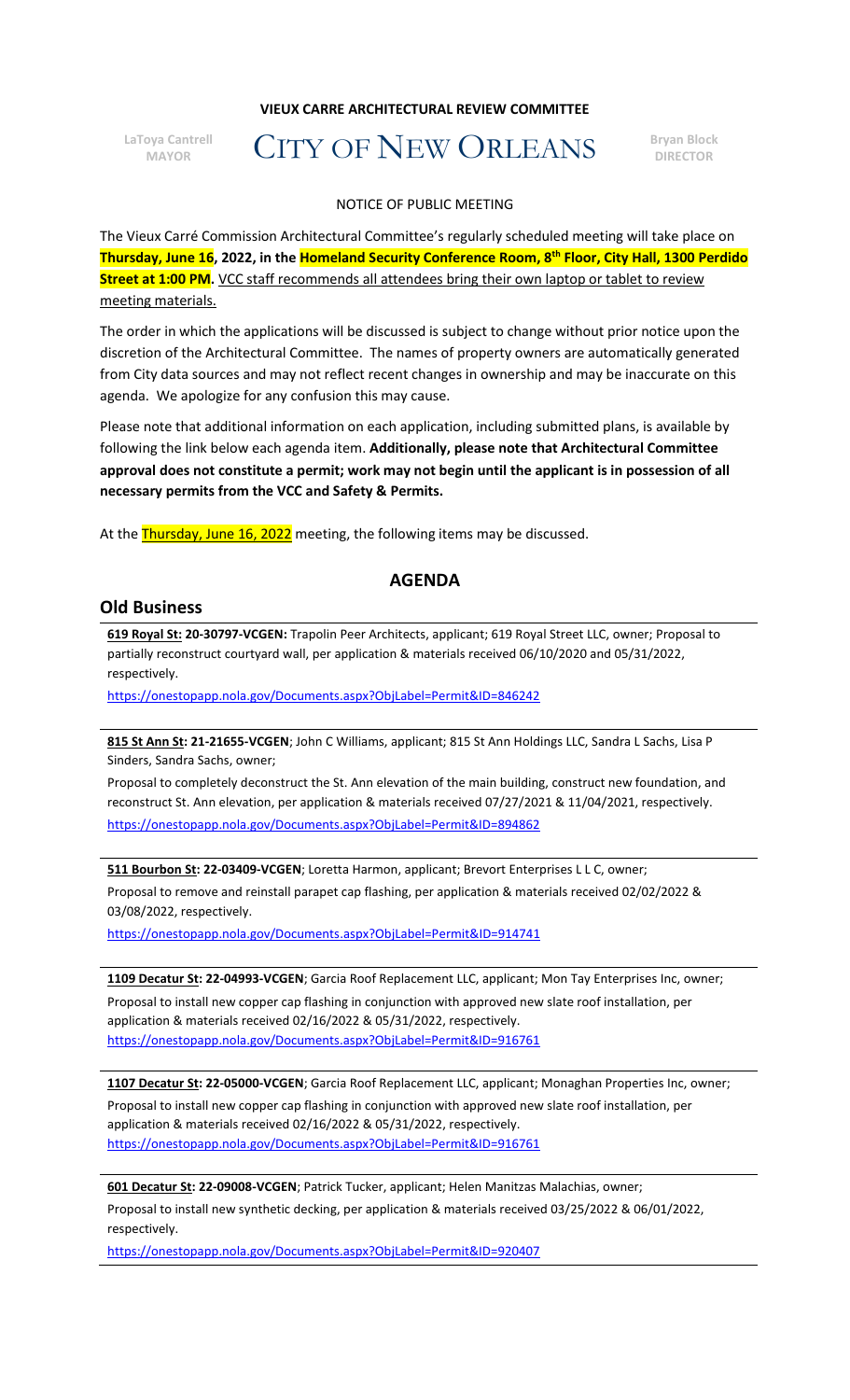## **New Business**

**1118 Bourbon St: 22-10796-VCPNT**; Siegel Barry, applicant; Soren E Gisleson, owner; Proposal to remove seven pairs of atypical existing French doors and install seven pairs of new French doors, per application & materials received 04/11/2022 & 04/28/2022, respectively. <https://onestopapp.nola.gov/Documents.aspx?ObjLabel=Permit&ID=922160>

**830 Bourbon St: 22-12748-VCGEN**; Cain Joshua, applicant; 830 Bourbon LLC, owner; Proposal to install one (1) decorative gas lantern on the Bourbon St. elevation and three (3) decorative gas lanterns in the courtyard, per application & materials received 04/28/2022. <https://onestopapp.nola.gov/Documents.aspx?ObjLabel=Permit&ID=927930>

**1039 Burgundy St: 22-15634-VCGEN;** John C Williams, applicant; Michael Katzenstein, owner; Proposal to construct addition on roof of orange rated garage, modify garage doors, enclose courtyard arcade, and install roof deck, per application & materials received 05/24/2022.

<https://onestopapp.nola.gov/Documents.aspx?ObjLabel=Permit&ID=929037>

**327 Bourbon St: 22-14589-VCGEN**; Bob Ellis, applicant; Karno 327 Bourbon Real Estate LLC, owner; Proposal to infill existing door opening between this property and the neighboring 810 Conti property, per application & materials received 05/16/2022. <https://onestopapp.nola.gov/Documents.aspx?ObjLabel=Permit&ID=928551>

**535 Barracks St: 22-15856-VCGEN**; Gates Erika, applicant; James L Cahn, owner; Proposal to install new 24kW generator at grade in yard, per application & materials received 05/25/2022. <https://onestopapp.nola.gov/Documents.aspx?ObjLabel=Permit&ID=929510>

# **Appeals and Violations**

**901 Orleans Ave: 22-10588-VCGEN;** Gates Erika, applicant; Pamela A Fortner, owner; Appeal to retain missing shutters, HVAC equipment installed without benefit of VCC review and approval, and to install light fixtures in deviation from the Guidelines, per application & materials received 04/08/2022 & 04/22/2022. **[Notice of Violation sent 08/17/2020]**

<https://onestopapp.nola.gov/Documents.aspx?ObjLabel=Permit&ID=921949>

**905 Orleans Ave: 22-10598-VCGEN;** Gates Erika, applicant; Pamela A Fortner, owner; Appeal to retain HVAC equipment installed without benefit of VCC review and approval, per application & materials received 04/08/2022 & 05/17/2022. **[Notice of Violation sent 06/25/2019]** <https://onestopapp.nola.gov/Documents.aspx?ObjLabel=Permit&ID=921959>

**739-41 Bourbon St: 22-13828-VCGEN;** Zach Smith Consulting & Design, applicant; 741 Bourbon Street LLC, owner; Proposal to perform structural masonry repairs and install new mechanical equipment and appeal to retain mechanical screening, per application & materials received 05/17/2022 & 05/27/2022. **[Notices of Violation sent 03/13/2014, 03/26/2015, 02/20/2017, and 10/22/2021.]**

<https://onestopapp.nola.gov/Documents.aspx?ObjLabel=Permit&ID=927214>

**624 Dumaine St: 22-14189-VCGEN**; Loretta Harmon, applicant; Bienville Street Outback LLC, owner; Proposal to apply Prosoco H40 over damaged masonry wall, per application & materials received 05/11/2022.

**635 Barracks St: 22-14494-VCPNT**; Richard Ferrante, applicant; Richard S Ferrante, owner; Proposal to retain bars installed on front entrance door, per application & materials received 05/15/2022. <https://onestopapp.nola.gov/Documents.aspx?ObjLabel=Permit&ID=927888>